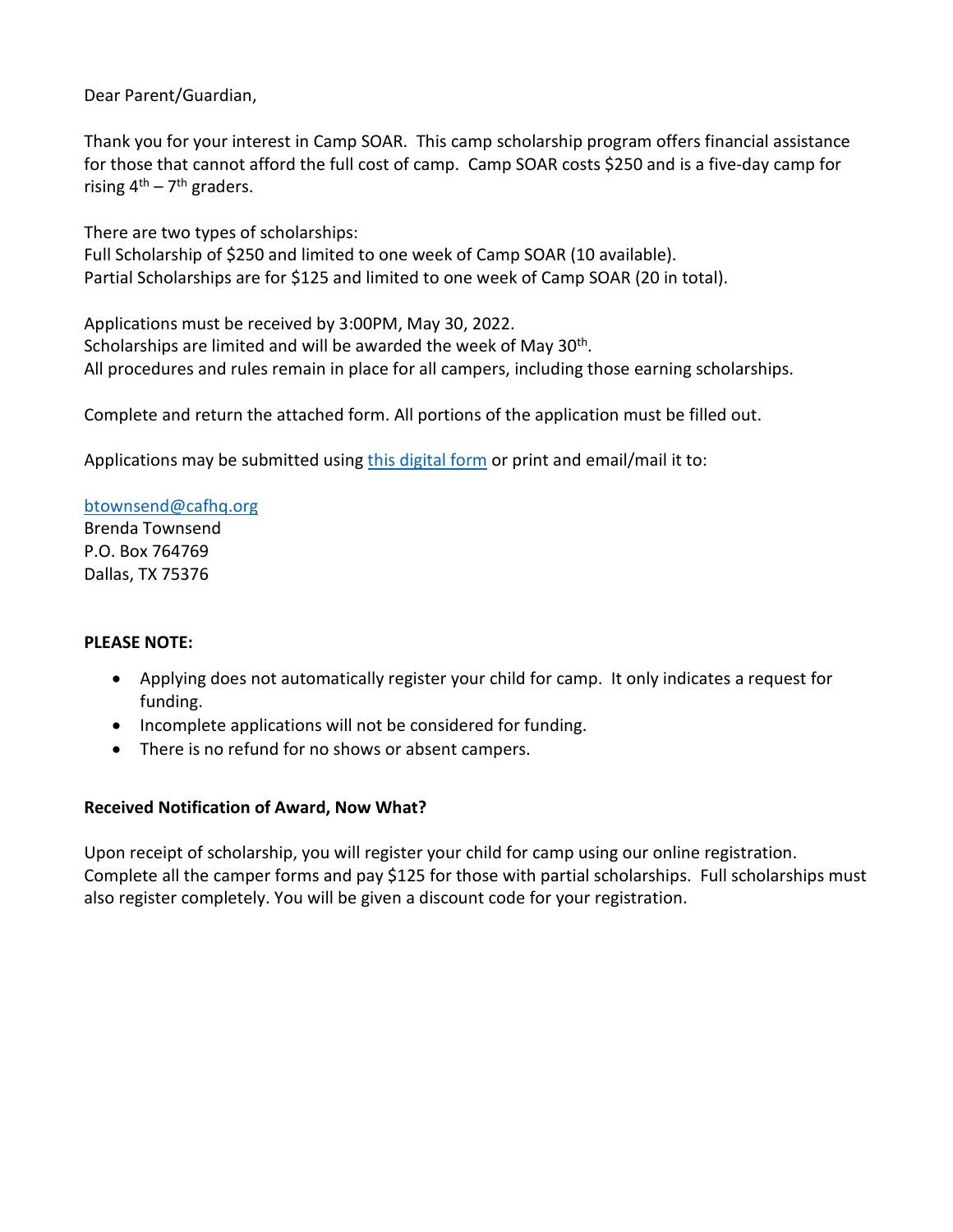

# Camp SOAR Scholarship Application

Complete this form for each child you are requesting a scholarship. All information must be complete and accurate.

| <b>Family Information</b><br>Parent/Guardian 1                   |  |     |  |                                   |  |  |
|------------------------------------------------------------------|--|-----|--|-----------------------------------|--|--|
|                                                                  |  |     |  |                                   |  |  |
| Telephone: (home) ____________________(cell) ___________________ |  |     |  |                                   |  |  |
|                                                                  |  |     |  |                                   |  |  |
|                                                                  |  |     |  |                                   |  |  |
|                                                                  |  |     |  |                                   |  |  |
| Work Telephone: ___________________                              |  |     |  |                                   |  |  |
| Parent/Guardian 2                                                |  |     |  |                                   |  |  |
|                                                                  |  |     |  |                                   |  |  |
| Telephone: (home) ___________________(cell) _________________    |  |     |  |                                   |  |  |
|                                                                  |  |     |  |                                   |  |  |
|                                                                  |  |     |  |                                   |  |  |
|                                                                  |  |     |  |                                   |  |  |
| Work Telephone: ________________                                 |  |     |  |                                   |  |  |
| Other children in family                                         |  |     |  |                                   |  |  |
| Name                                                             |  | Age |  | Living at Home (circle)<br>Yes No |  |  |
|                                                                  |  |     |  | Yes No                            |  |  |
|                                                                  |  | - - |  | Yes No<br>Yes No                  |  |  |

#### **Income information**

Gross Monthly Family Income \$\_\_\_\_\_\_\_\_\_\_\_\_\_\_\_

(Include additional income from Welfare AFDC, Child Support, Support from Spouse, Social Security, Income from 2<sup>nd</sup> job, etc.)